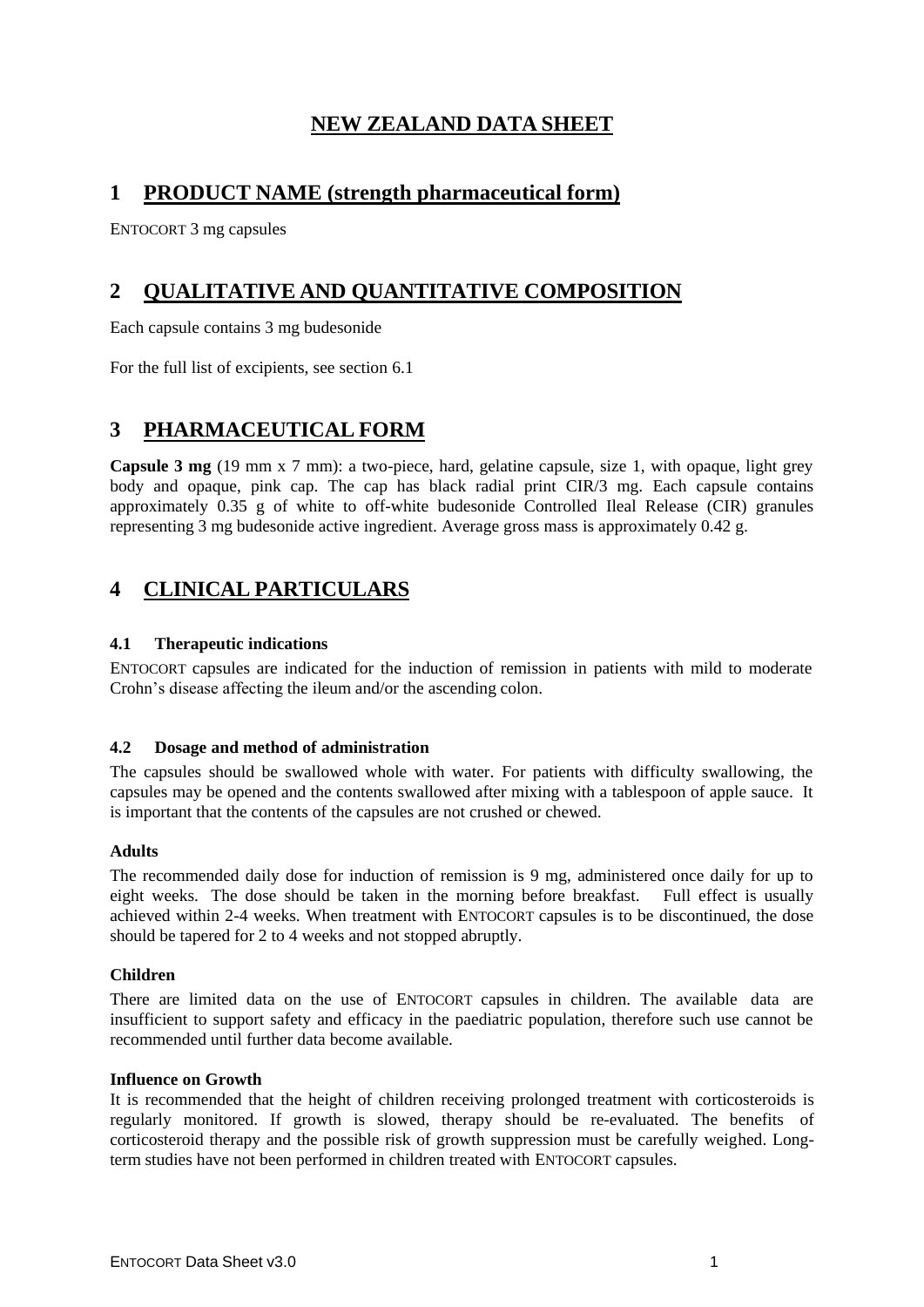## **Elderly**

No special dose adjustment is recommended. However, experience with ENTOCORT capsules in the elderly is limited.

## **4.3 Contraindications**

Hypersensitivity to budesonide or to any of the excipients listed in section 6.1.

## **4.4 Special warnings and precautions for use**

NOTE: Some patients have been treated continuously for up to a year or more with ENTOCORT and although corticosteroid side effects are expected to be less than with prednisolone, caution should be exercised.

## **Transferring from Systemic glucocorticosteroids**

When patients are transferred from systemic glucocorticosteroid treatment with a higher systemic effect compared to ENTOCORT capsules, they may have adrenocortical suppression. Therefore, monitoring of adrenocortical function may be considered in these patients and their dose of systemic steroid should be reduced cautiously.

Replacement of high systemic effect glucocorticosteroid treatment with ENTOCORT capsules sometimes unmasks allergies, e.g. rhinitis and eczema, which were previously controlled by the systemic medication.

## **Viral Infections**

Chicken pox and measles can have a more serious course in patients on oral glucocorticosteroids. In patients who have not had these diseases, particular care should be taken to avoid exposure. If exposed, therapy with varicella zoster immune globulin (VZIG) or pooled intravenous immunoglobulin (IVIG), as appropriate, may be indicated. If chicken pox develops, treatment with antiviral agents may be considered.

## **HPA Axis**

Glucocorticosteroids can reduce the response of the hypothalamus-pituitary-adrenal (HPA) axis to stress. In situations where patients are subject to surgery or other stress situations, supplementation with a systemic glucocorticosteroid is recommended.

#### **Reduced Liver Function**

Reduced liver function may affect the elimination of glucocorticosteroids. The intravenous pharmacokinetics of budesonide however was similar in cirrhotic patients and in healthy subjects. The pharmacokinetics after oral ingestion of budesonide was affected by compromised liver function as evidenced by increased systemic availability.

#### **Visual disturbance**

Visual disturbance may be reported with systemic and topical corticosteroid use. If a patient presents with symptoms such as blurred vision or other visual disturbances, the patient should be considered for referral to an ophthalmologist for evaluation of possible causes which may include cataract, glaucoma or rare diseases such as central serous chorioretinopathy (CSCR) which have been reported after use of systemic and topical corticosteroids.

#### **Discontinuation**

When treatment is to be discontinued, the dose should normally be reduced for the last 2 to 4 weeks of therapy. Some patients feel unwell in a non-specific way during the withdrawal phase e.g. pain in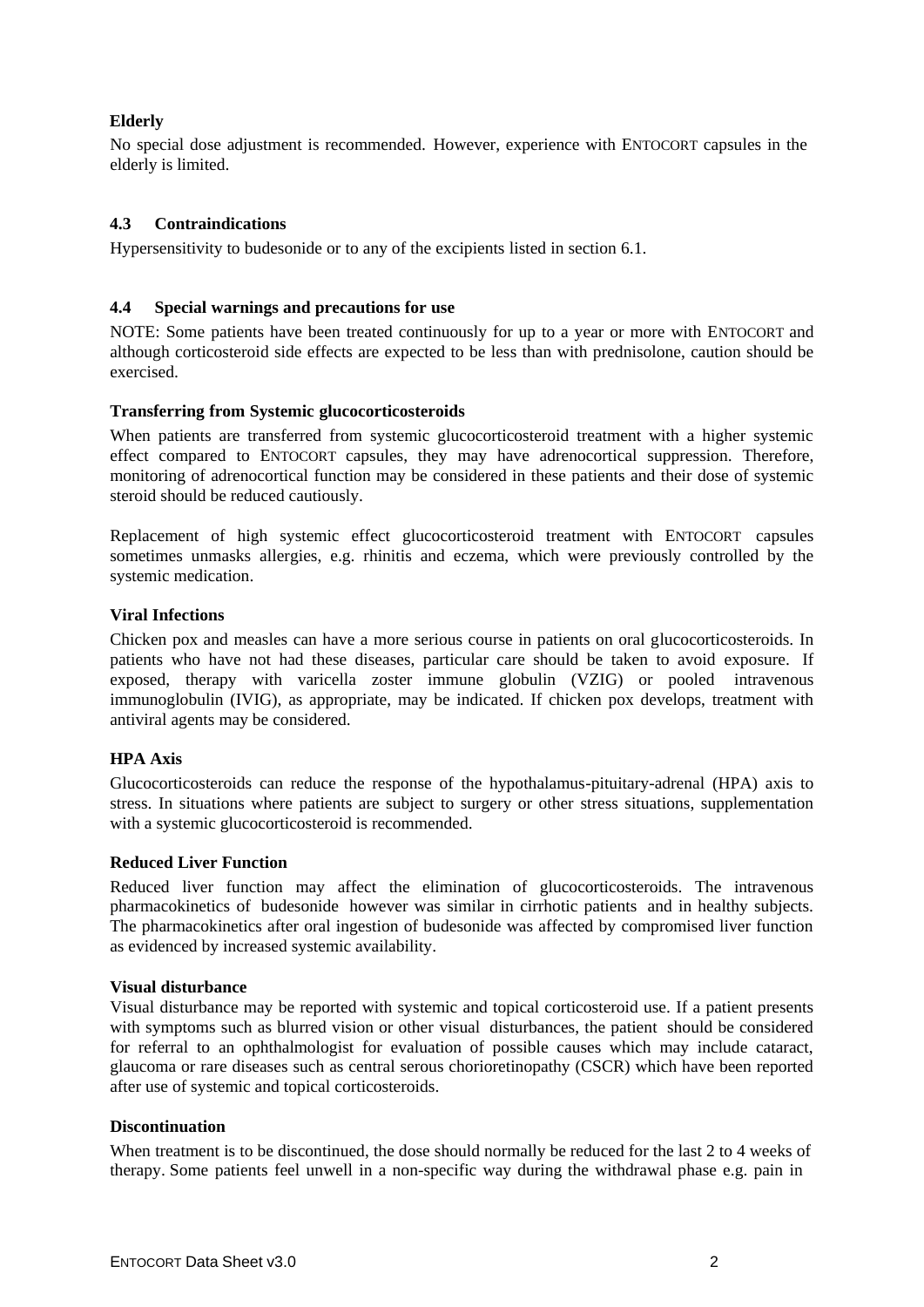muscles and joints. A general insufficient glucocorticosteroid effect should be suspected if, in rare cases, symptoms such as tiredness, headache, nausea and vomiting should occur. In these cases, a temporary increase in the dose of systemic glucocorticosteroids is sometimes necessary.

## **CYP3A4 Interactions**

*In vivo* studies have shown that oral administration of ketoconazole or itraconazole (known inhibitors of CYP3A4 activity in the liver and in the intestinal mucosa, also see **Interactions with other medicines and other forms of interaction**) may cause a several-fold increase of the systemic exposure to budesonide and consequently lead to systemic adverse reactions, such as Cushing's Syndrome. If treatment with ketoconazole or itraconazole together with budesonide is indicated, reduction of the budesonide dose should be considered if side effects typical of systemic glucocorticosteroids occur.

Co-treatment with CYP3A inhibitors, including cobicistat-containing products, is expected to increase the risk of systemic side-effects. The combination should be avoided unless the benefit outweighs the increased risk of systemic corticosteroid side-effects, in which case patients should be monitored for systemic corticosteroid side-effects.

After extensive intake of grapefruit juice (which inhibits CYP3A4 activity predominantly in the intestinal mucosa), the systemic exposure for oral budesonide increased about two times. As with other drugs primarily being metabolized through CYP3A4, regular ingestion of grapefruit or grapefruit juice, should be avoided in connection with ENTOCORT capsules administration (other juices such as orange juice or apple juice do not inhibit CYP3A4). Also see **Interactions with other medicines and other forms of interaction**.

## **Chronic Use**

When ENTOCORT capsules are used chronically in excessive doses, systemic glucocorticosteroid effects such as hypercorticism and adrenal suppression may appear.

#### **Other conditions**

Use with caution in patients with infections, hypertension, diabetes mellitus, osteoporosis, peptic ulcer, glaucoma or cataracts, or with a family history of diabetes or glaucoma, or with any other condition where glucocorticosteroids may have unwanted effects.

#### **4.5 Interaction with other medicines and other forms of interaction**

Elevated plasma levels and enhanced effects of corticosteroids have been reported in women also receiving oestrogens or oral contraceptives. However, a low-dose combination oral contraceptive that more than doubled the plasma concentration of oral prednisolone, had no significant effect on the plasma concentration of oral budesonide.

At recommended doses, cimetidine has slight but clinically insignificant effect and omeprazole no effect on the pharmacokinetics of oral budesonide.

The metabolism of budesonide is primarily mediated by CYP3A4, a subfamily of cytochrome P450. Inhibition by budesonide on other drugs metabolism via CVP3A4 is unlikely, since budesonide has low affinity to the enzyme. Inhibition of CYP3A4 by e.g. ketoconazole, itraconazole and grapefruit juice can however increase the systemic exposure to budesonide (see **Special warnings and precautions for use**).

Because adrenal function may be suppressed, an ACTH stimulation test for diagnosing pituitary insufficiency might show false results (low values).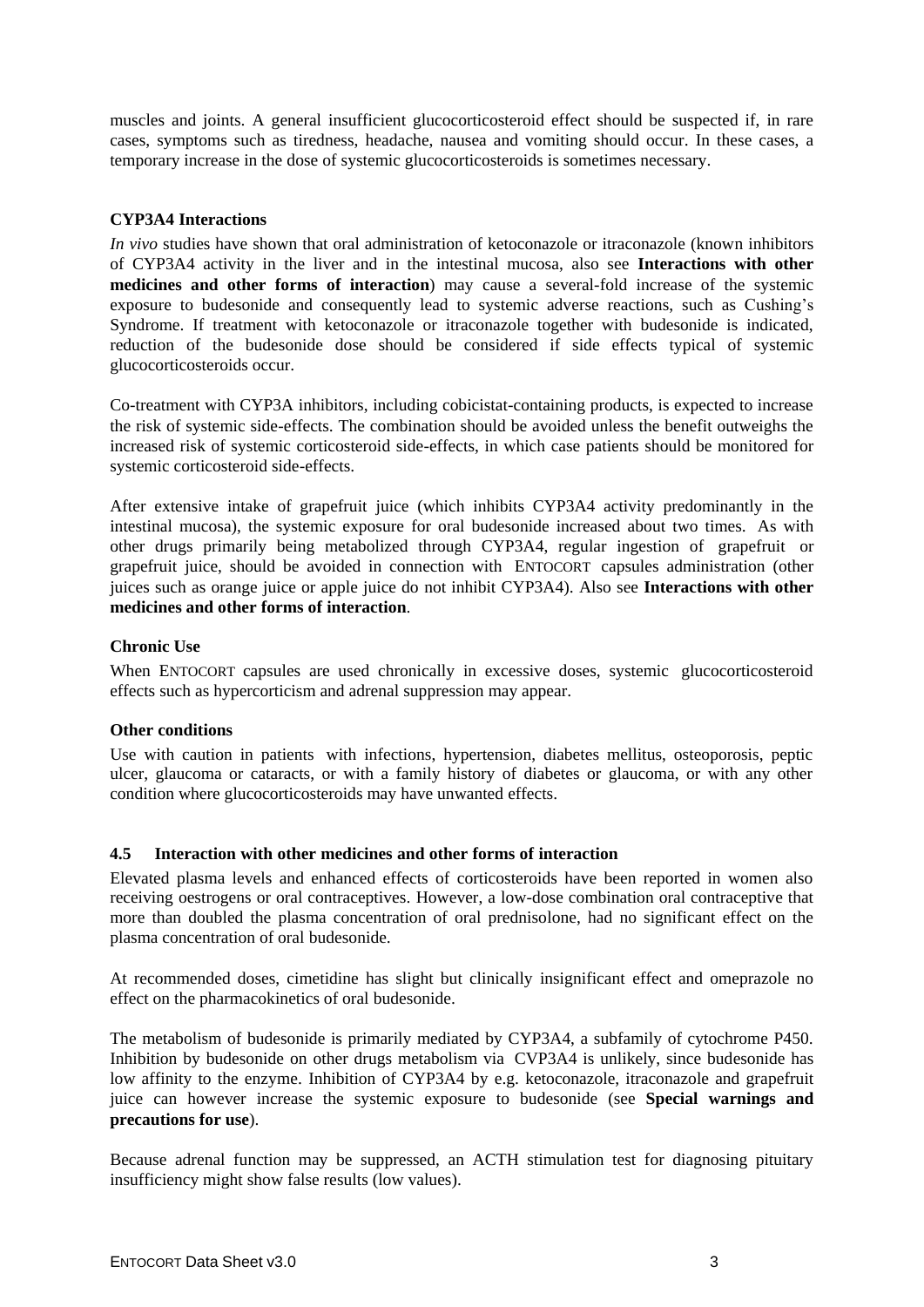#### **4.6 Fertility, pregnancy and lactation**

In pregnant animals, administration of budesonide, like other glucocorticosteroids, is associated with abnormalities of foetal development. The relevance of this finding to humans has not been established. However, as with other agents, the administration of ENTOCORT capsules during pregnancy requires that the benefits for the mother are weighed against the risks for the foetus.

Budesonide is excreted in breast milk. However, based on data from inhaled budesonide, at therapeutic doses of ENTOCORT exposure to the breast feeding child is anticipated to be low.

### **4.7 Effects on ability to drive and use machines**

ENTOCORT capsules no influence on the ability to drive and use machines.

#### **4.8 Undesirable effects**

In clinical studies most adverse events were of mild to moderate intensity and of a non-serious character.

Adverse reactions, which have been associated with ENTOCORT capsules, are given below in Table 1.

| <b>Frequency</b> | <b>SOC</b>                                          | <b>Reaction</b>                                                                     |
|------------------|-----------------------------------------------------|-------------------------------------------------------------------------------------|
| Common           | Endocrine disorders:                                | Cushingoid features                                                                 |
| 1% to 10%        |                                                     |                                                                                     |
|                  | Metabolism and nutrition<br>disorders:              | Hypokalaemia                                                                        |
|                  | Psychiatric disorders:                              | Behavioural changes such as<br>nervousness, insomnia, mood<br>swings and depression |
|                  | Eye disorders:                                      | <b>Blurred</b> vision                                                               |
|                  | Cardiac disorders:                                  | Palpitations                                                                        |
|                  | Gastrointestinal disorders:                         | Dyspepsia                                                                           |
|                  | Skin and subcutaneous tissue<br>disorders:          | Skin reactions (urticaria,<br>exanthema)                                            |
|                  | Musculoskeletal and connective<br>tissue disorders: | Muscle cramps                                                                       |
|                  | Reproductive system and breast<br>disorders:        | Menstrual disorders                                                                 |
| Uncommon         | Nervous system disorders:                           | Tremor, psychomotor                                                                 |
| $0.1\%$ to $1\%$ |                                                     | hyperactivity                                                                       |
|                  | Psychiatric disorders:                              | Anxiety                                                                             |
| Rare             | Psychiatric disorders:                              | Aggression                                                                          |

**Table 1 Adverse drug reactions by frequency and system organ class (SOC)**

 $0.1\%$  to  $0.01\%$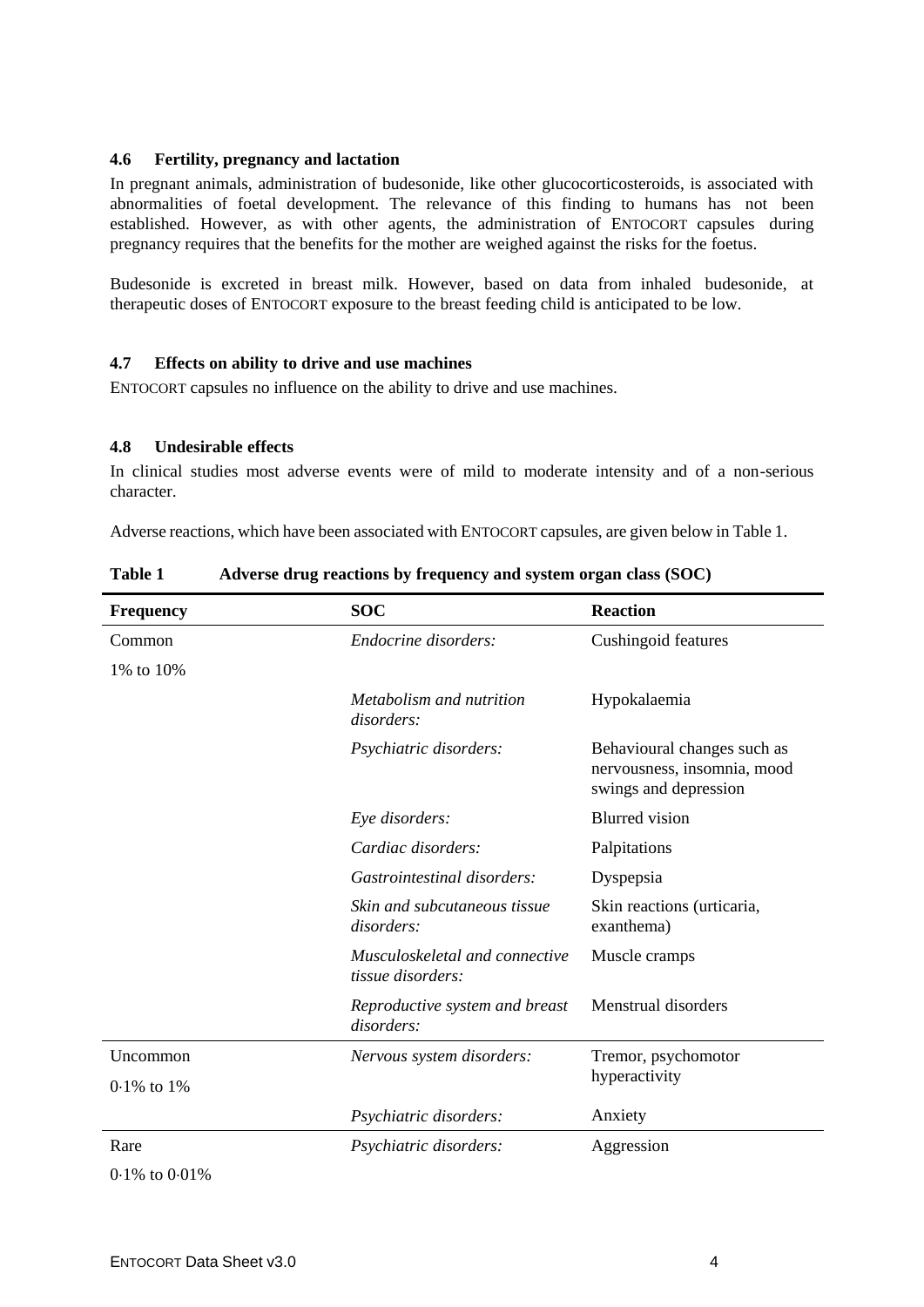| <b>Frequency</b>       | <b>SOC</b>                                                 | <b>Reaction</b>                                                                       |
|------------------------|------------------------------------------------------------|---------------------------------------------------------------------------------------|
|                        | Eye Disorders:                                             | Cataract including subcapsular<br>cataract, Vision, blurred (see<br>also section 4.4) |
|                        | Skin and subcutaneous tissue<br><i>disorders:</i>          | Ecchymosis                                                                            |
| Very rare<br>$<0.01\%$ | Immune system disorders:                                   | Anaphylactic reaction                                                                 |
|                        | Musculoskeletal and connective<br><i>tissue disorders:</i> | Growth retardation                                                                    |

### **Table 1 Adverse drug reactions by frequency and system organ class (SOC)**

Most of the adverse events mentioned in this SmPC can also be expected for other treatments with glucocorticoids.

Side effects typical of systemic glucocorticosteroids (e.g. Cushingoid features and growth retardation) may occur. These side effects are dependent on dose, treatment time, concomitant and previous glucocorticosteroid intake and individual sensitivity.

Clinical studies have shown that the frequency of glucocorticosteroid associated side-effects is substantially reduced (approximately halved) with ENTOCORT capsules compared with prednisolone at therapeutically equivalent doses.

#### **4.9 Overdose**

Reports of acute toxicity and/or death following overdosage of glucocorticosteroids are rare. Thus, acute overdosage with ENTOCORT capsules, even in excessive doses, is not expected to be a clinical problem. In the event of acute overdosage, no specific antidote is available. Treatment consists of immediate gastric lavage or emesis followed by supportive and symptomatic therapy.

For advice on the management of overdose please contact the National Poisons Centre on 0800 POISON (0800 764766).

## **5 PHARMACOLOGICAL PROPERTIES**

Pharmacotherapeutic group: glucocorticosteroids, ATC Code: A07EA06

#### **5.1 Pharmacodynamic properties**

Budesonide is a glucocorticosteroid with high local anti-inflammatory effect. ENTOCORT capsules consist of gelatin capsules filled with gastro-resistant, prolonged release granules for oral use. The granules are practically insoluble in gastric juice, and have prolonged release properties adjusted to release budesonide in the small intestine through the colon.

#### **Topical anti-inflammatory effect**

The exact mechanism of action of glucocorticosteroids in the treatment of Crohn's disease is not fully understood. Anti-inflammatory actions, such as inhibition of inflammatory mediator release and inhibition of cytokine mediated immune responses, are probably important.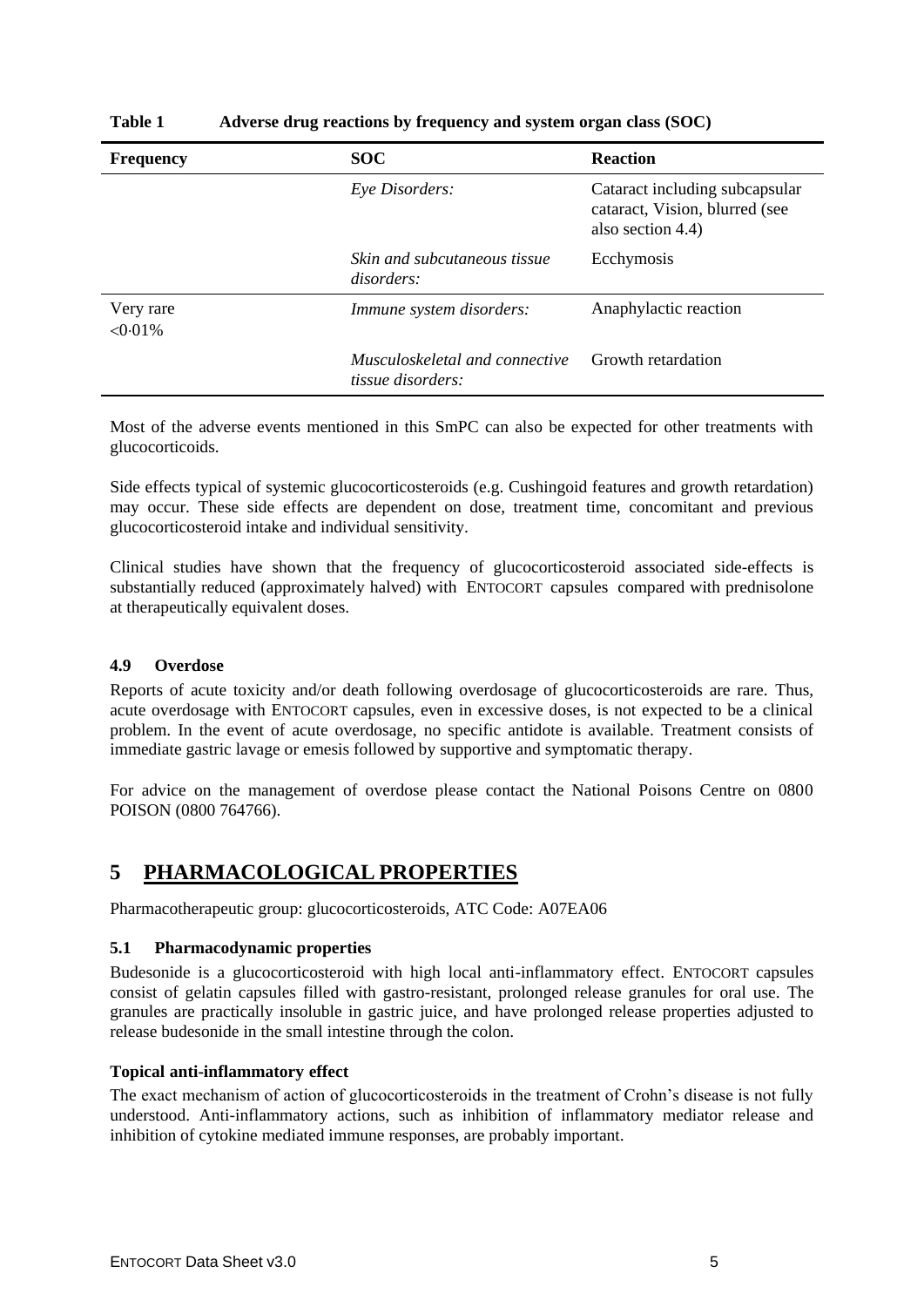Data from clinical pharmacology studies and controlled clinical trials indicate that ENTOCORT capsules act topically. This is supported by a similar efficacy, but significantly less impact on the HPA-axis and systemic inflammatory markers, compared with prednisolone.

## **HPA axis function**

At recommended doses, ENTOCORT capsules cause significantly less effect than prednisolone 20-40 mg daily on morning plasma cortisol, on 24-hour plasma cortisol (AUC 0–24 h) and on 24-hour urine cortisol. Also ACTH tests have shown that ENTOCORT capsules, compared with prednisolone, have significantly less impact on the adrenal function.

#### **Bone mineral density and growth**

In a study investigating bone mineral density during treatment with ENTOCORT capsules or prednisolone for up to two years, treatment with ENTOCORT capsules resulted in significantly less bone loss than prednisolone treatment in steroid naïve patients.

## **5.2 Pharmacokinetic properties**

## **Absorption**

After oral dosing of plain micronized budesonide, absorption is rapid and seems to be complete. After dosing of ENTOCORT capsules a major fraction of absorbed medicine is absorbed in the ileum and ascending colon. In patients with active Crohn's disease, the systemic availability after a single dose ranges from 12 to 20%. In healthy subjects the corresponding figures are 9 to 12%.

After repeated dosing for 8 weeks, the systemic availability approaches that in healthy subjects (about 10%).

#### **Distribution**

Budesonide has a volume of distribution of approximately 3 L/kg. Plasma protein binding averages 85-90%. Following oral dosing of ENTOCORT capsules 9 mg, mean maximal plasma concentration is approximately 5-10 nmol/L, attained between 3-5 hours.

#### **Biotransformation**

Budesonide then undergoes extensive biotransformation ( $\approx 90\%$ ) on first passage through the liver to metabolites of low glucocorticosteroid activity. The glucocorticosteroid activity of the major metabolites,  $6\beta$ -hydroxybudesonide and  $16\alpha$ -hydroxyprednisolone, is less than 1% of that of budesonide. The metabolism of budesonide is primarily mediated by CYP3A4, a subfamily of cytochrome 450.

#### **Elimination**

Elimination of budesonide given as ENTOCORT capsules is rate limited by its absorption, and the plasma half-life averages 4 hours. The metabolites are excreted as such or in conjugated form, mainly via the kidneys. No intact budesonide has been detected in the urine. Budesonide has a high systemic clearance (approximately 1.2 L/min), and the plasma half-life after IV dosing averages 2-3 hours.

#### **Linearity**

The kinetics of budesonide are dose-proportional at clinically relevant doses.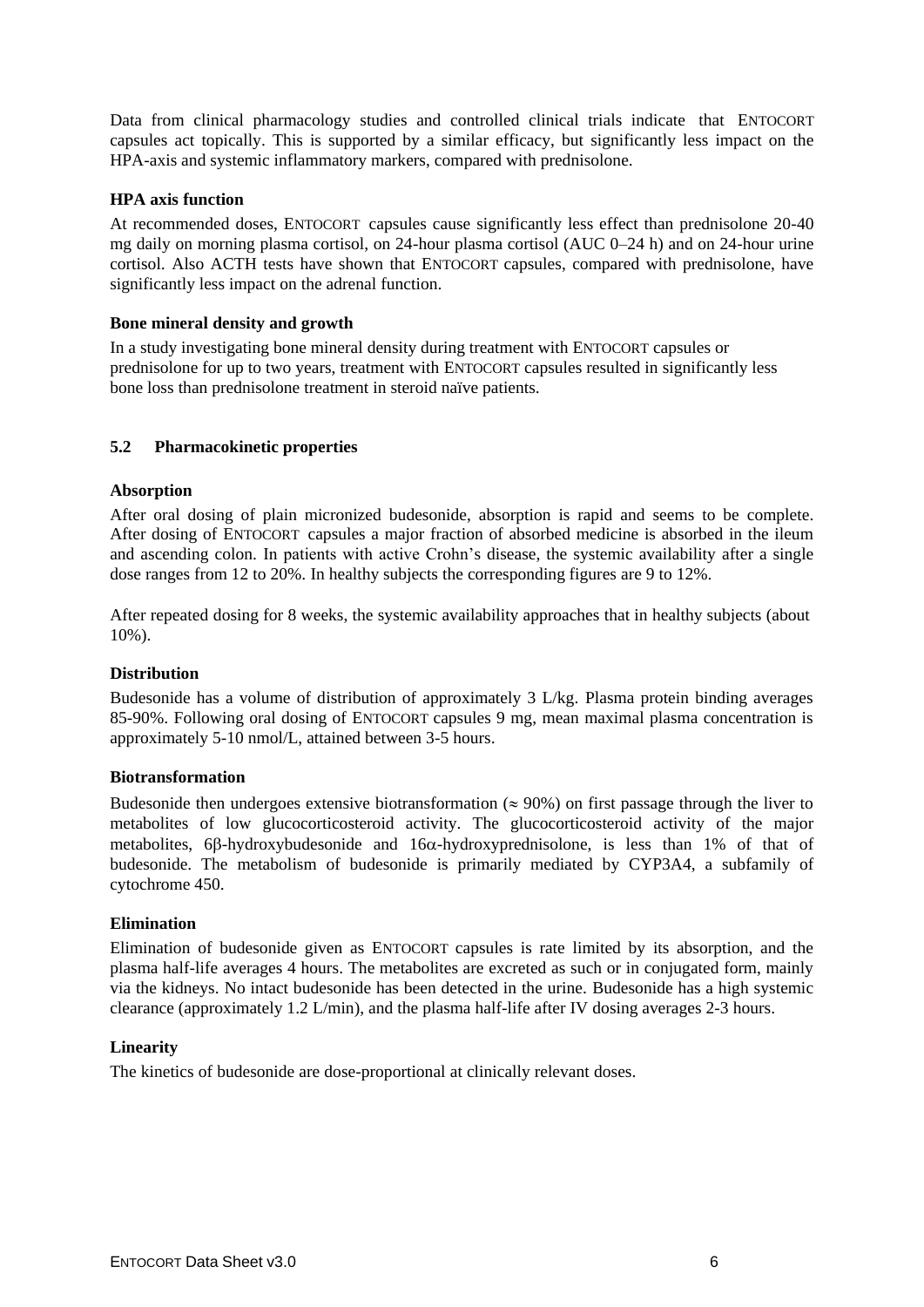## **5.3 Preclinical safety data**

Results from acute, subacute and chronic toxicity studies show that the systemic effects of budesonide, e.g. decreased body-weight gain and atrophy of lymphoid tissues and adrenal cortex, are less severe or similar to those observed after administration of other glucocorticosteroids.

Budesonide evaluated in six different test systems did not show any mutagenic or clastogenic effects.

An increased incidence of brain gliomas in male rats in a carcinogenicity study could not be verified in a repeat study, in which the incidence of gliomas did not differ between any of the groups with active treatment (budesonide, prednisolone, triamcinolone acetonide) and the control groups.

Liver changes (primary hepatocellular neoplasms) found in male rats in the original carcinogenicity study were noted again in a repeat study with budesonide as well as with the reference glucocorticosteroids. These effects are most probably related to a receptor effect and thus represent a class-effect.

Available clinical experience shows that there are no indications that budesonide or other glucocorticosteroids induce brain gliomas or primary hepatocellular neoplasms in man.

The toxicity of ENTOCORT capsules, with focus on the gastrointestinal tract, has been studied in cynomolgus monkeys in doses up to 5 mg/kg (approximately 25 times the recommended daily dose in man) after repeated oral administration for up to 6 months. No effects were observed in the gastrointestinal tract, neither at gross pathology nor in the histopathological examination.

# **6 PHARMACEUTICAL PARTICULARS**

#### **6.1 List of excipients**

#### **Capsule filling:**

- Ethylcellulose
- Acetyltributyl citrate
- Methacrylic acid copolymer
- Triethylcitrate  $(E1505)$
- Antifoam M
- Polysorbate 80 (E433)
- $\bullet$  Talc (E553b)
- Sugar spheres (consisting of sucrose and maize starch)

#### **Capsule:**

- Gelatin
- Titanium dioxide (E 171)
- Iron oxide (E 172)

#### **6.2 Incompatibilities**

No known incompatibilities.

#### **6.3 Shelf-life**

36 months.